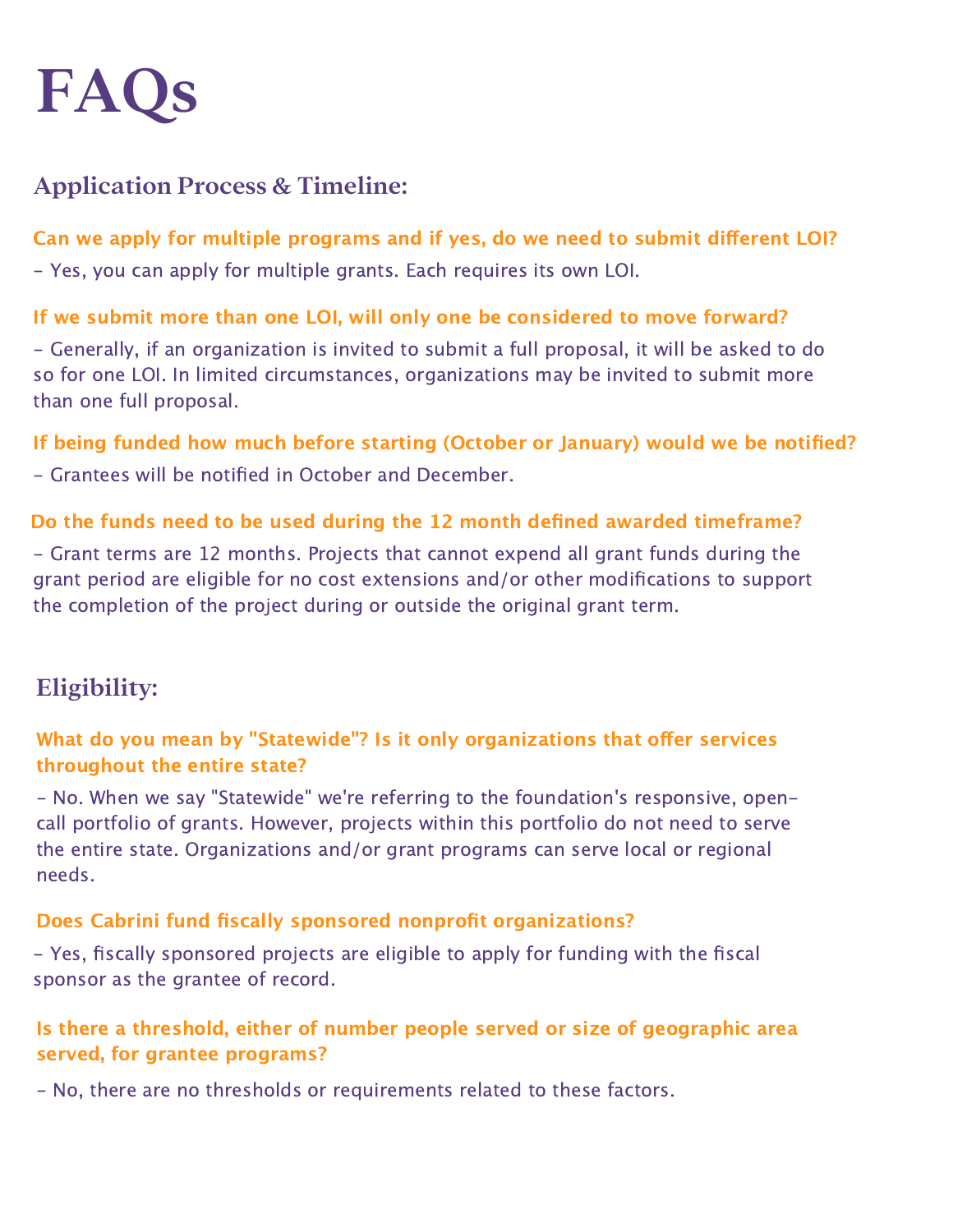## Can you share the foundation's policy on Catholic Directory listing status? I recall seeing this question on last year's LOI.

- Listing in the Catholic Kenedy Directory is not required to be considered for funding. We ask this question on the LOI, but applicants that are not listed in the Directory are not disqualified.

### Are organizations with annual operating budgets under \$750,000 eligible to apply?

- Smaller organizations are eligible to apply and will be considered on a case-by-base basis. The majority of funding has been awarded to organizations with annual budgets of at least \$750,000. However it is not exclusive.

## If you currently have a regional grant, are you eligible to apply for a statewide grant?

- You are welcome to submit an LOI through the Statewide Grants process. However, most organizations are funded through either the Regional Grants Program or the Statewide Grants Program. Very few organizations are funded through both.

## We received funding in 2020 for a program.We sought a renewal in 2021 and did not receive funding. We will be applying again for this same program as it is expanding to meet the growing need. Would this be "new" or "renewal"?

- If the program does not have a currently active award MCHF, it is considered a new application.

## **Funding Guidelines:**

## If our project serves individuals in multiple categories (older adults  $+$  immigrants  $+$ low-income individuals, for instance), is there a way to note that in the LOI?

- At the LOI stage, please select one primary population group. You may also describe the additional populations you serve in the narrative. If invited for a full application, there is an opportunity to select primary and secondary population groups.

## If we wanted to fund an educator program to increase cultural competency of those working with low-income clients, would that satisfy the priority population, or does the program have to focus exclusively and directly on the priority population?

- Yes, that would satisfy the priority population.

#### Is there a list of what programs were awarded grants thru this opportunity?

- Please see our previous grants on our website at: [cabrinihealth.org/grants-programs/](https://cabrinihealth.org/grants-programs/)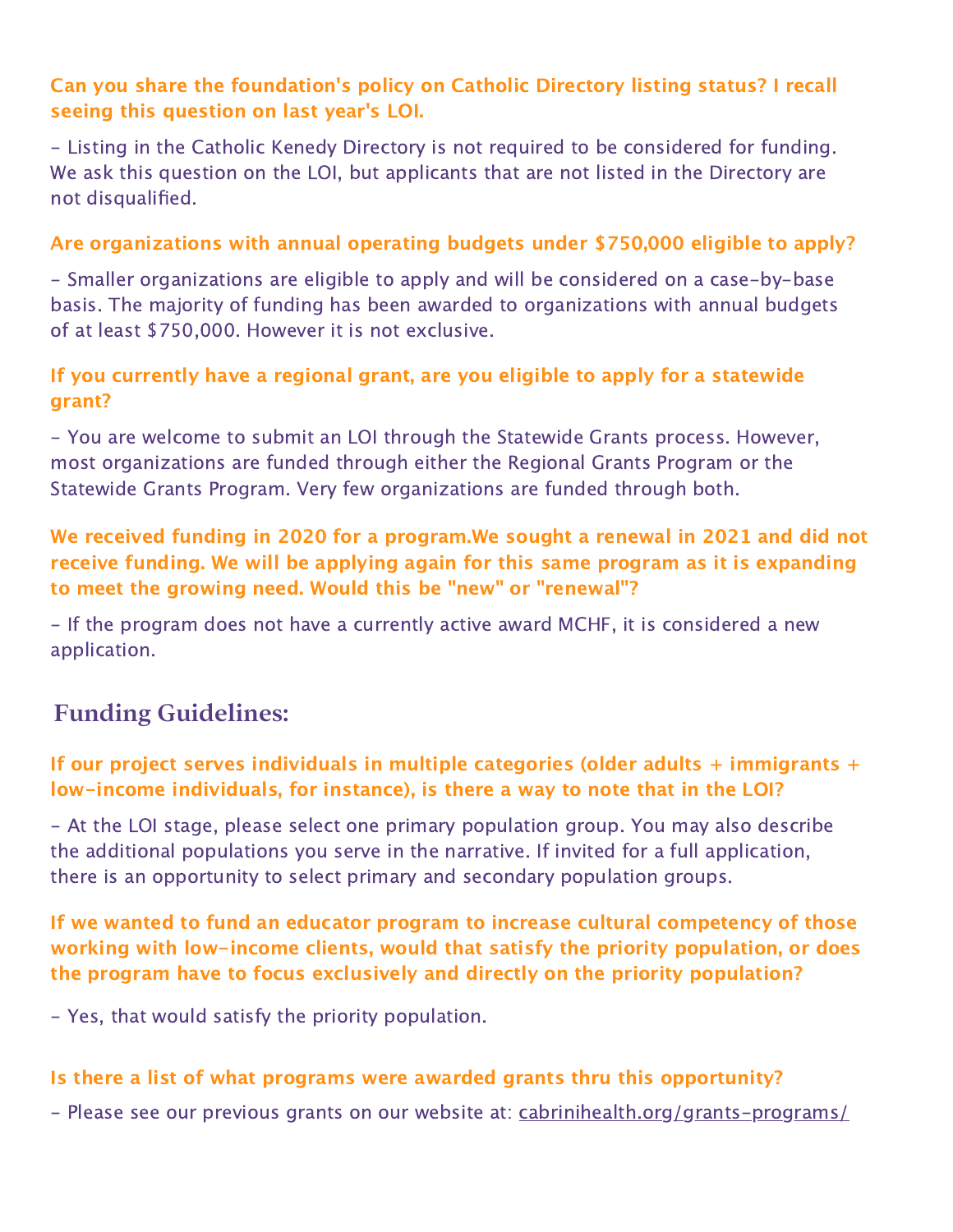When you say "exclusively for New Yorkers," can you let me know if our programs would be considered if we serve a population that includes both New Yorkers and youth from around the country?

- We consider anyone residing in New York within this definition.

#### Will you fund advocacy work in the areas you describe, or only direct service?

- MCHF does not fund advocacy.

## My org needs to do some fairly urgent maintenance work so we can continue our program this year. Is it possible to spend our own money now and apply for this grant to reimburse those costs, retroactively?

- Grant funds can not be used to reimburse an organization for previously incurred expenses.

## **Portal/Technical Questions:**

#### Is there a time by which LOIs must be submitted on May 13th?

- The LOI deadline is 5:00 PM ET on May 13th.

## **Project Budget:**

#### Is there a percentage of a program that Cabrini prefers to fund? 100%? 25% Etc?

- There are no requirements around this. It is considered on a case-by-case basis.

## What is the range of program budgets you will be funding? The top of the range and the bottom?

- There is no set range of program sizes we will consider.

## Is it allowable (or discouraged) for the Total Program/Project Budget to be the same as the Requested Grant Amount?

- MCHF will consider funding the full project budget or a portion of the project budget. We encourage applicants to seek diversified sources of funding, but also understand some new projects require full funding.

## If we request two years of funding, should we include both years combined in the budget template or indicate second year costs in the comment section?

- If you are requesting funding for multiple years, please include only the first year expenses on the budget form. You may indicate subsequent year costs in the notes.